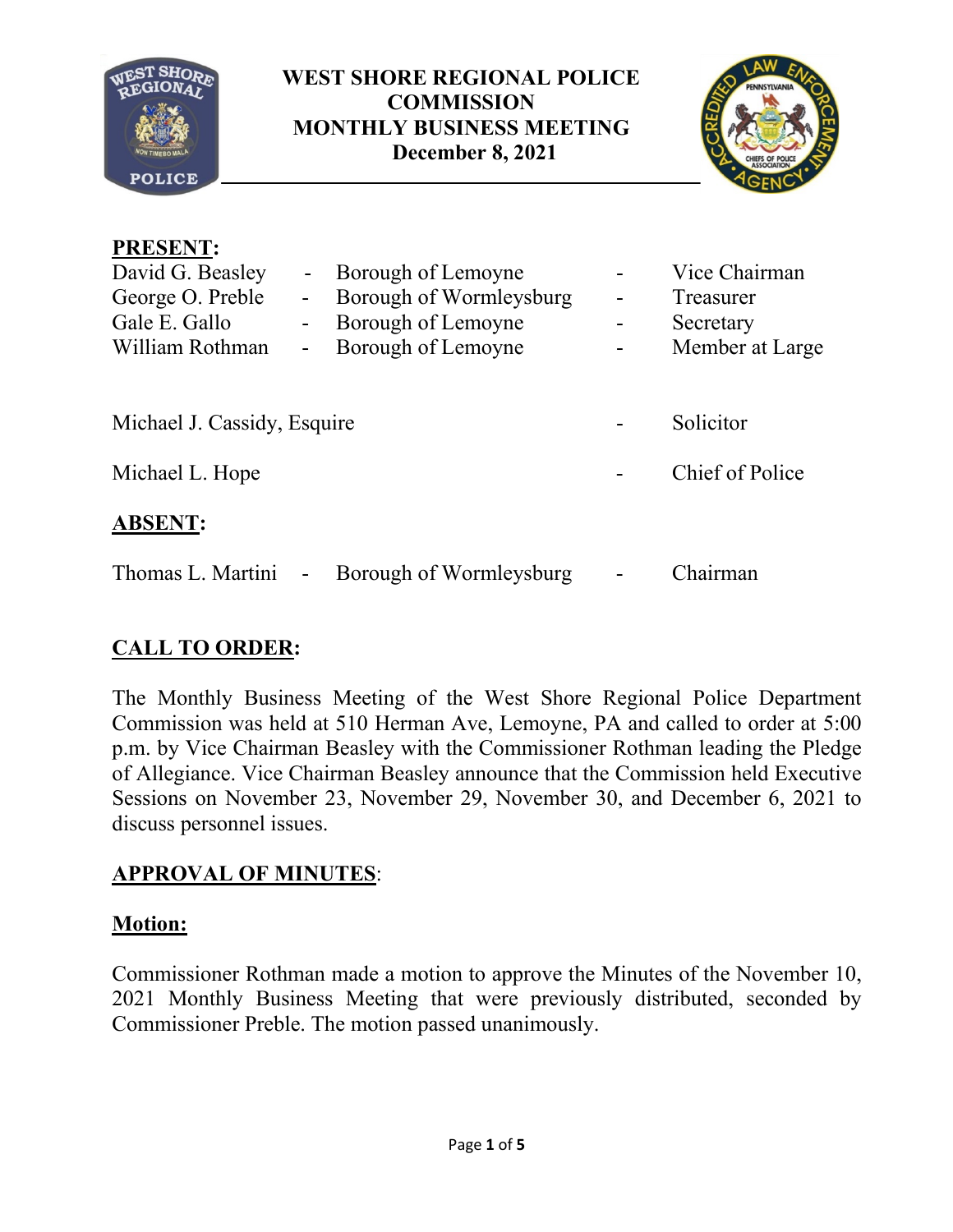## **CITIZENS/VISITORS:**

Lt. Friel along with Officer Conroy, Officer Cox, Corporal Hair, and Officer Mauchamer.

### **TREASURER'S REPORT:**

Commissioner Preble reported balances of \$685,860.72 in the checking account, \$10,550.48 in the donation checking account and \$11,365.10 in the K9 donation account as of November 30, 2021. Commissioner Preble also reported a balance of \$288,740.06 in the Capital Reserve Fund.

#### **Motion:**

Commissioner Preble made a motion to approve the November 2021 Treasurer's Report and to submit it for audit, seconded by Commissioner Rothman. The motion passed unanimously.

#### **APPROVAL OF BILLS:**

| Description                         | Fund                            | Amount       |
|-------------------------------------|---------------------------------|--------------|
| 22829-22848<br><b>Draft Numbers</b> | General Fund (Accounts Payable) | \$320,223.59 |
| 13 Payroll Transactions             | General Fund (11/12/2021)       | \$62,375.41  |
| 13 Payroll Transactions             | General Fund (11/26/2021)       | \$51,466.78  |
| 8 EFT Transactions                  | General Fund (Accounts Payable) | \$6,141.33   |
| 6 Transactions                      | <b>PLGIT Credit Card</b>        | \$1,597.33   |
| 2 Transactions                      | <b>MERP</b>                     | \$120.00     |

#### **Motion:**

Commissioner Preble made a motion to approve the November 2021 Bills and Payroll Transactions totaling \$441,924.44 seconded by Commissioner Gallo. The motion passed unanimously.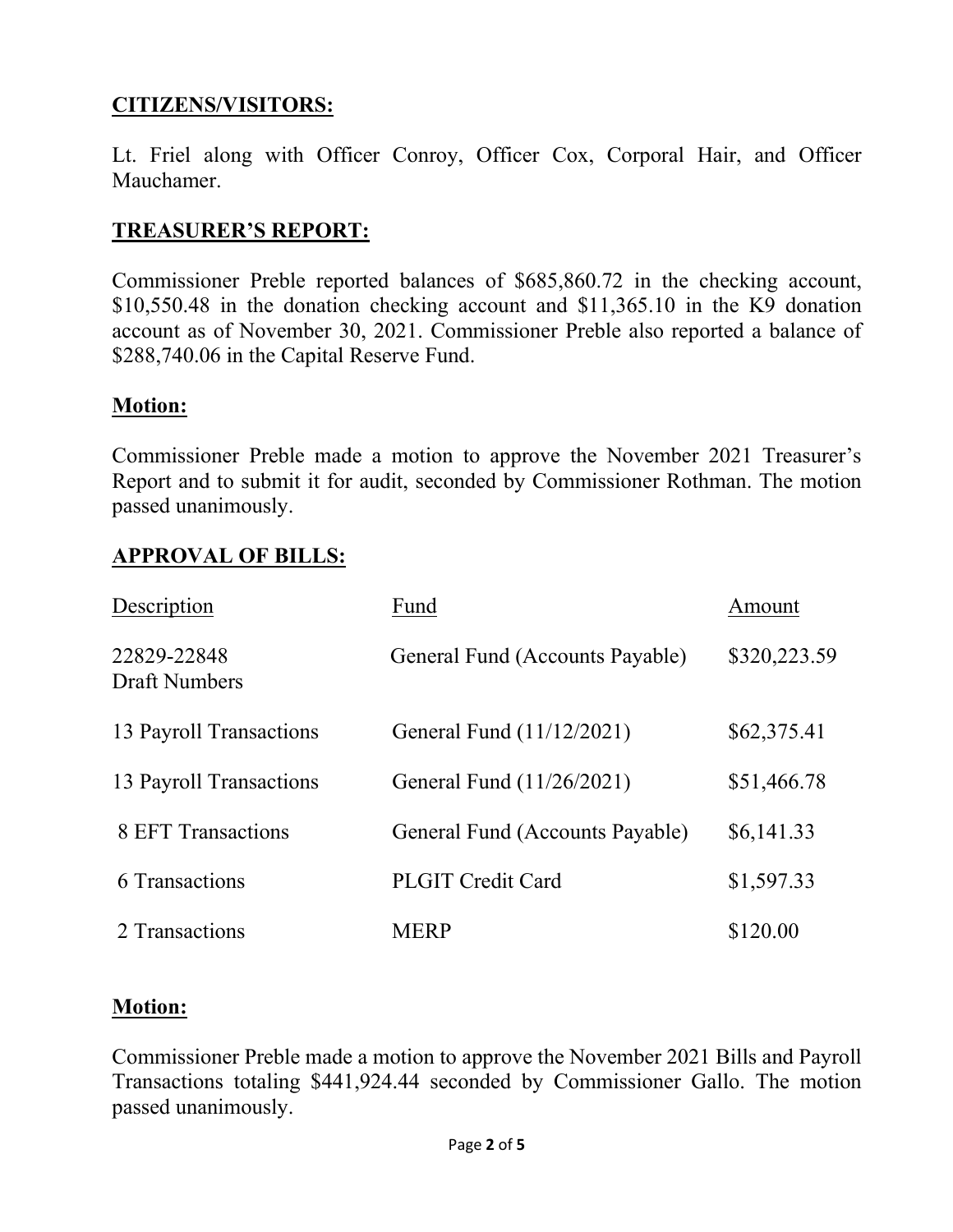# **ITEMS TO DISCUSS:**

Annual Audit Approval for Hamilton and Musser, P.C. Certified Public Accountants to perform audit on the year of 2021

### **Motion:**

Commissioner Rothman made a motion to approve the Annual Audit Approval for Hamilton and Musser, P.C. Certified Public Accountants, seconded by Commissioner Gallo. The motion passed unanimously.

Law Offices of Johnson, Duffie, Stewart & Wiedner with Michael J. Cassidy, Esquire, being named the Solicitor and terms remaining the same as the prior year

#### **Motion:**

Commissioner Rothman made a motion to approve the Law Offices of Johnson, Duffie, Stewart & Wiedner with Michael J. Cassidy, Esquire, being named the Solicitor and terms remaining the same as the prior year, seconded by Commissioner Preble. The motion passed unanimously.

2022 Commission Meeting Dates

#### **Motion:**

Commissioner Preble made a motion to approve the 2022 Commission Meeting Dates, seconded by Commissioner Gallo. The motion passed unanimously.

#### **CHIEF HOPE'S REPORT:**

Chief Hope submitted the following reports to the Commission:

November 2021 Calls for Service

November 2021 Traffic, Criminal, and Ordinance Arrests

November 2021 Statement of Revenues and Expenditures Compared to Budget Report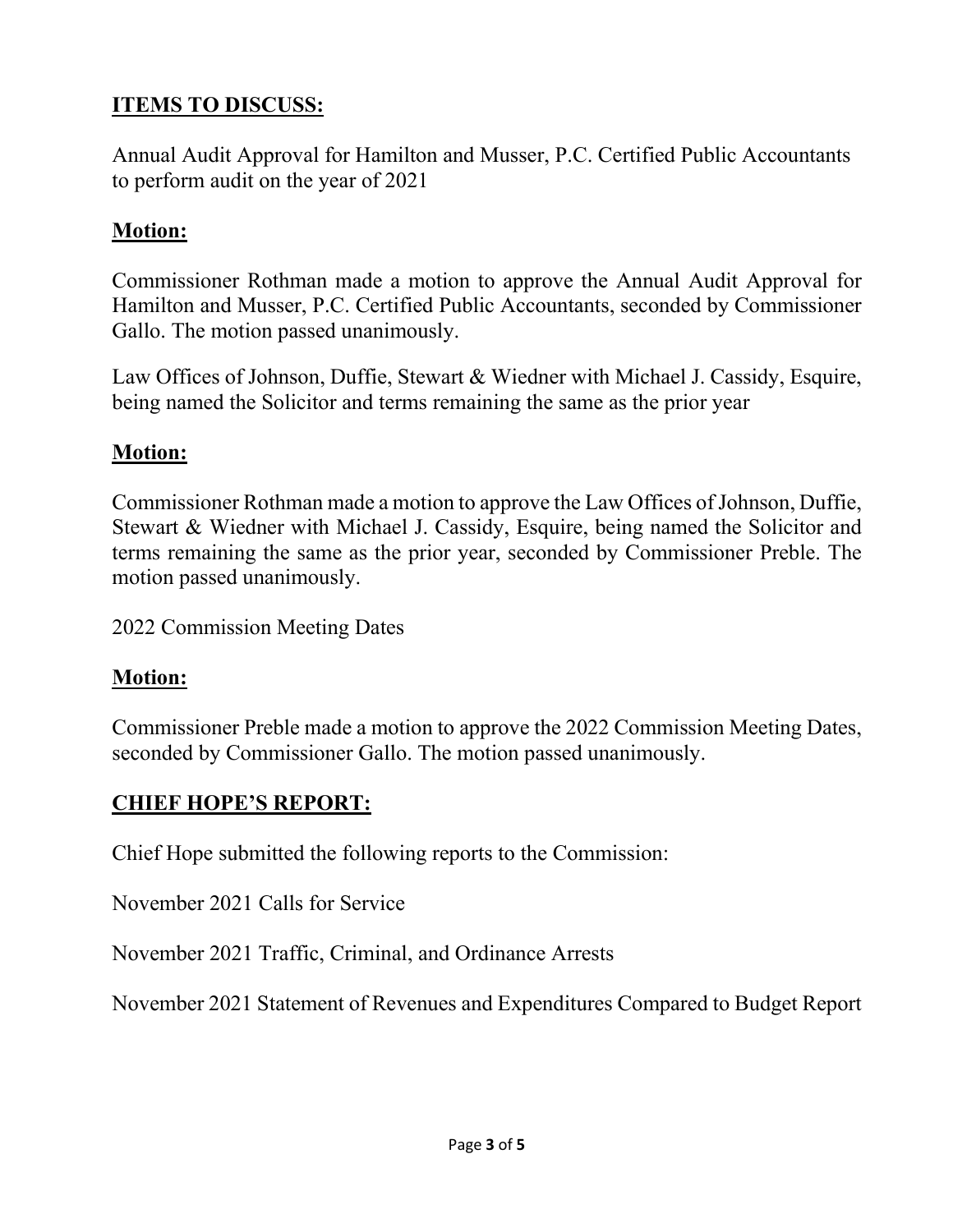# **OFFICER CONROY'S K9 REPORT:**

Officer Conroy reported that he had 0 K-9 usages inside our jurisdictions, 1 K-9 usages to assist outside agencies, 1 training days, 0 PR assignment, 0 K-9-foot patrol details and 0 Other K-9 call during the month of November.

## **OLD BUSINESS:**

No Old Business

## **NEW BUSINESS:**

Resolution 2021-002 – Non-Uniformed Pension Plan

## **Motion:**

Commissioner Rothman made a motion to approve the Resolution 2021-002 – Non-Uniform Pension Plan, seconded by Commissioner Preble. The motion passed unanimously.

Resolution 2021-003 - Uniformed Pension Plan

## **Motion:**

Commissioner Preble made a motion to approve the Resolution 2021-003 – Uniform Pension Plan, seconded by Commissioner Rothman. The motion passed unanimously.

Resolution 2021-004 – Honoring David. G. Beasley

# **Motion:**

Commissioner Gallo made a motion to approve the Resolution 2021-004 – Honoring David G. Beasley, seconded by Commissioner Rothman. The motion passed unanimously.

# **EXECUTIVE SESSION:**

The Executive session began at 5:23 p.m.

# **PUBLIC MEETING RECONVENED:**

The public meeting was reconvened at 6:27 p.m.